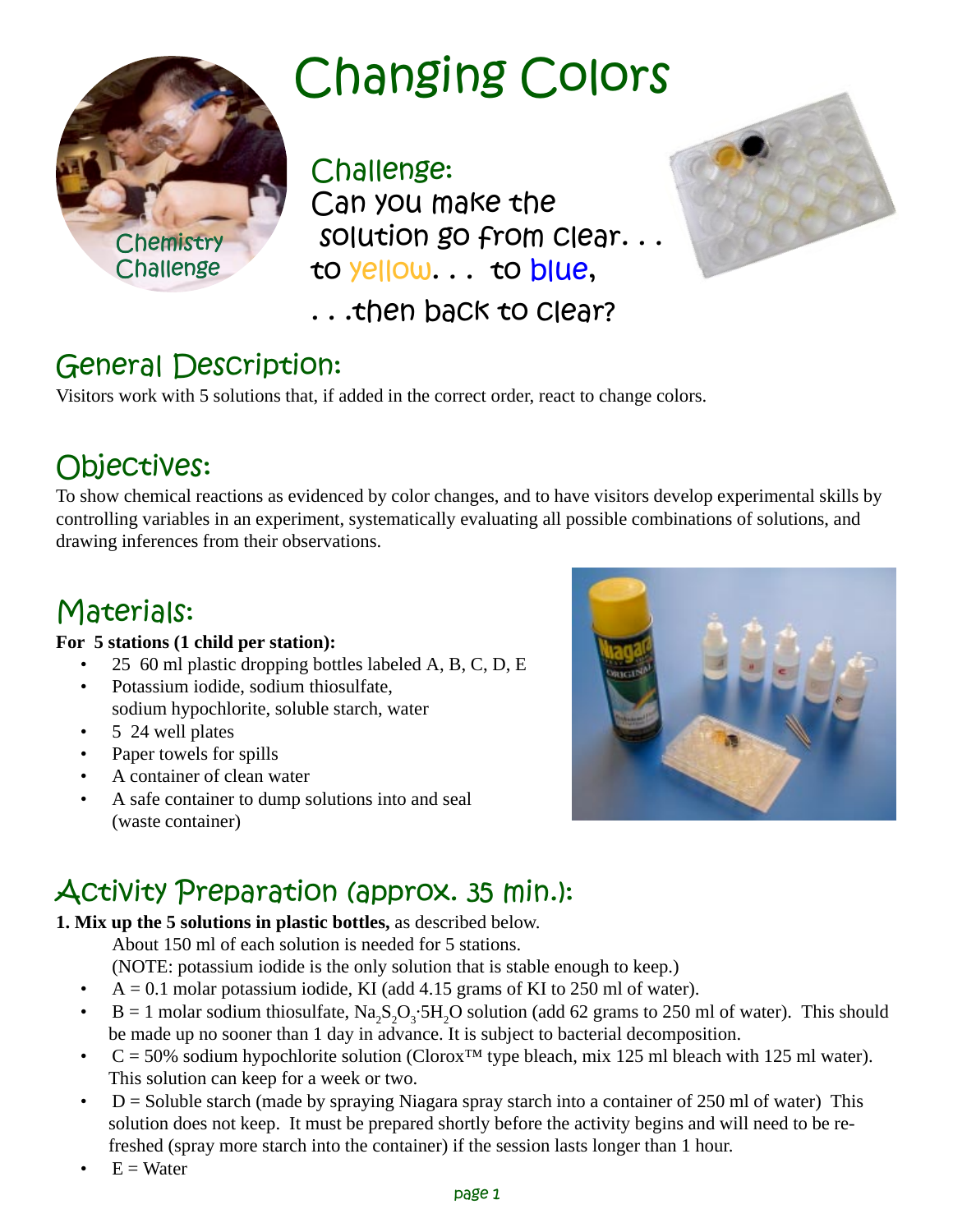### Activity Preparation, continued

#### **2. Each station should have:**

- A 24 well plate placed on a paper towel
- Five dropping bottles labeled A, B, C, D, E for solutions. Each bottle should contain about  $10 15$  ml of the appropriate solution.

### Directions:

#### **Have visitors do the following:**

- 1. Participant **must** wear a pair of safety goggles before beginning!
- 2. Combine a few drops of two solutions in one well of a plate to see what happens. Start with solution A and mix it with any other solution. For younger kids, have them add the solutions in order (B to A, C to A, D to A, E to A, then C to B etc).
- 3. Each time solutions are mixed note what the combination was and what happened (e.g.  $A+B$  no color change; A+C blue, etc). Older children can use the chart to note when a color change happens.
- 4. After two solutions have been found that produce a yellow color, fill several wells with that combination (so that there are several wells of yellow solution). Start adding a third solution to each well until the third solution produces a dark blue or black color.
- 5. Fill several wells with the dark blue combination and add a fourth solution to find the right solution to make it colorless again.

### Clean Up (approx. 15 min):

- Rinse well plates and shake dry over a paper towel.
- Wipe up spills with paper towels.
- All left over solutions except potassium iodide (KI) can go down the drain with lots of water.
- KI solution can be saved for the next time.
- Clean goggles with window cleaner and white paper towels.
- Disinfect in goggle cabinet for full 15 minutes.

### Safety Issues:

Participant must wear a pair of safety goggles before beginning! Goggles must be sterilized before use.

While all of these solutions can go down the drain, they are irritating. Clean any spills immediately, and wash thoroughly if a visitor gets it on their skin. If solutions get in eyes, flush immediately with clean water.

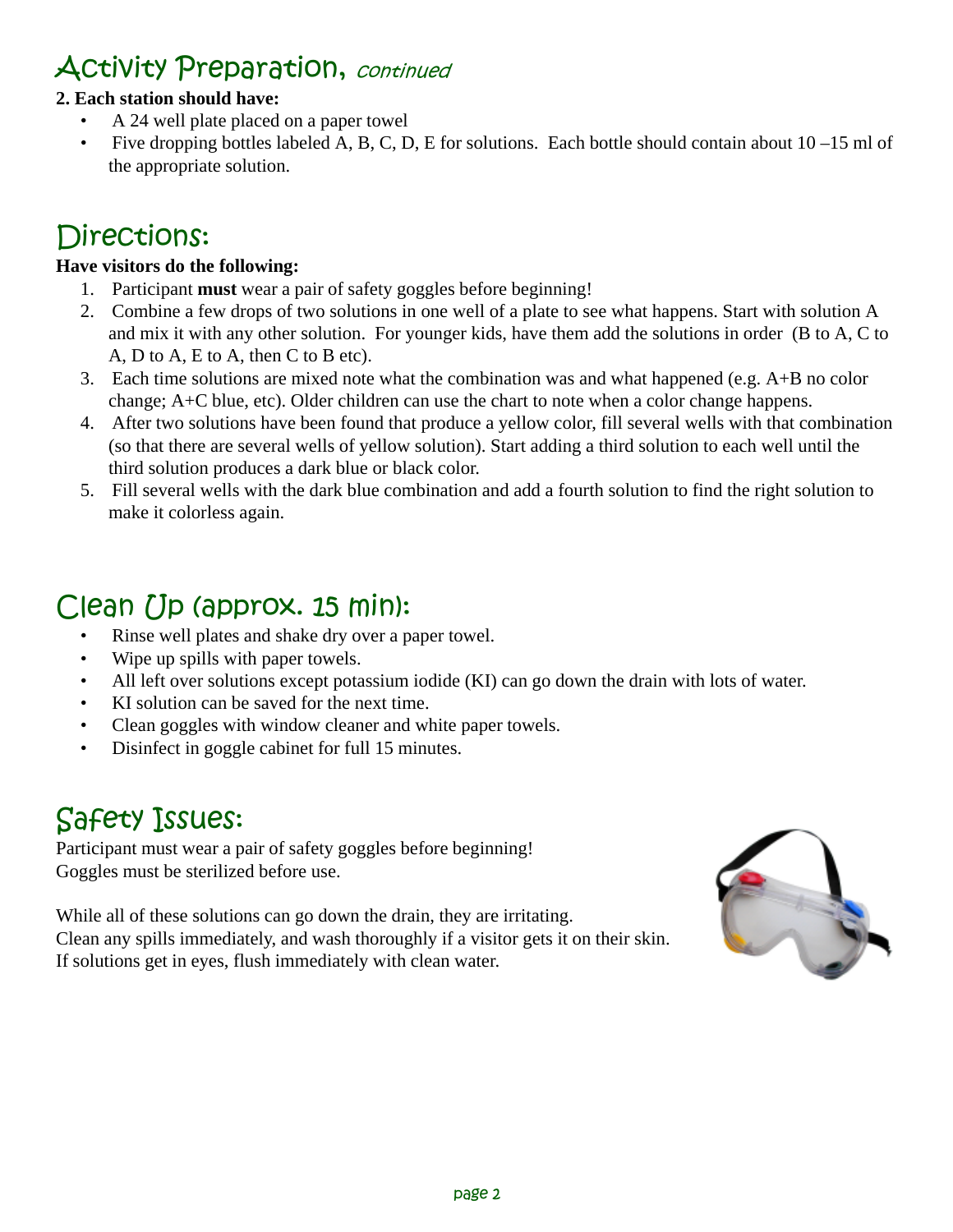### Tips For Doing the Activity:

- Explain that the challenge is to find out how to add the solutions together to get the correct order of color changes (clear to yellow to blue to clear).
- When participants begin, tell them to start with solution A and try to put similar amounts of solutions in each well.
- When participants get the correct set of colors, let them to experiment with the solutions.
- The correct combination in order is A, C, D, B, E. The problem is easier if E is not used. The problem is harder if they don't start with solution A.

### Background Information:

#### **Basic explanation for young children:**

When you combine two solutions and you get a color change, it means that the chemicals in the solutions have combined to create a new different chemical.

#### **More in depth explanation for older children:**

The chemicals that are in the solution break up into parts that are called ions when they are mixed with water. Two of the chemical reactions in this puzzle involve transferring an electron (a piece of the ion) from one element to another.

In the first reaction a negatively charged iodine ion transfers an electron to a chlorine atom in bleach and becomes neutral. Neutral iodine is a yellow brown color in solution.

Iodine ion + chlorine in bleach = chlorine ion + iodine (yellow)

In the second reaction neutral iodine combines with starch to form a blue-black compound.  $I_2$  + starch = blue-black compound

In the third reaction the neutral iodine gains an electron from a sulfur atom in the compound called sodium thiosulfate and goes back to colorless iodine with a negative charge. It does not turn blue-black again because starch (from the second reaction) does not react with negatively charged iodine.

Sodium thiosulfate  $+$  starch iodine  $=$  Iodine ion  $+$  sulfur compounds (colorless)

### **Credits and Disclaimer**



Sciencenter, 601 First Street, Ithaca, NY 14580 607-272-0600 www.sciencenter.org/chemistry

**Acknowledgments:** These activities were developed by the Sciencenter with a grant from the Camille and Henry Dreyfus Foundation, Inc.

**Copyright Notice:** All information and images presented in this document are deemed to be the property of the Sciencenter. The content presented here may not be used for commercial purposes without the written consent of the Sciencenter. Permission is granted for personal and educational use only.

**Disclaimer:** Reasonable care has been taken in designing the Chemistry Challenge activities. These activities are intended for use with children and adults under direct supervision of qualified adults.

Anyone using this information must follow all the customary and prudent procedures for the safe storage, preparation, handling, and disposal of any potentially dangerous materials mentioned in this document.

Anyone who uses this information, does so at their own risk and shall be deemed to have indemnified the Sciencenter from any injuries or damages arising from such use.